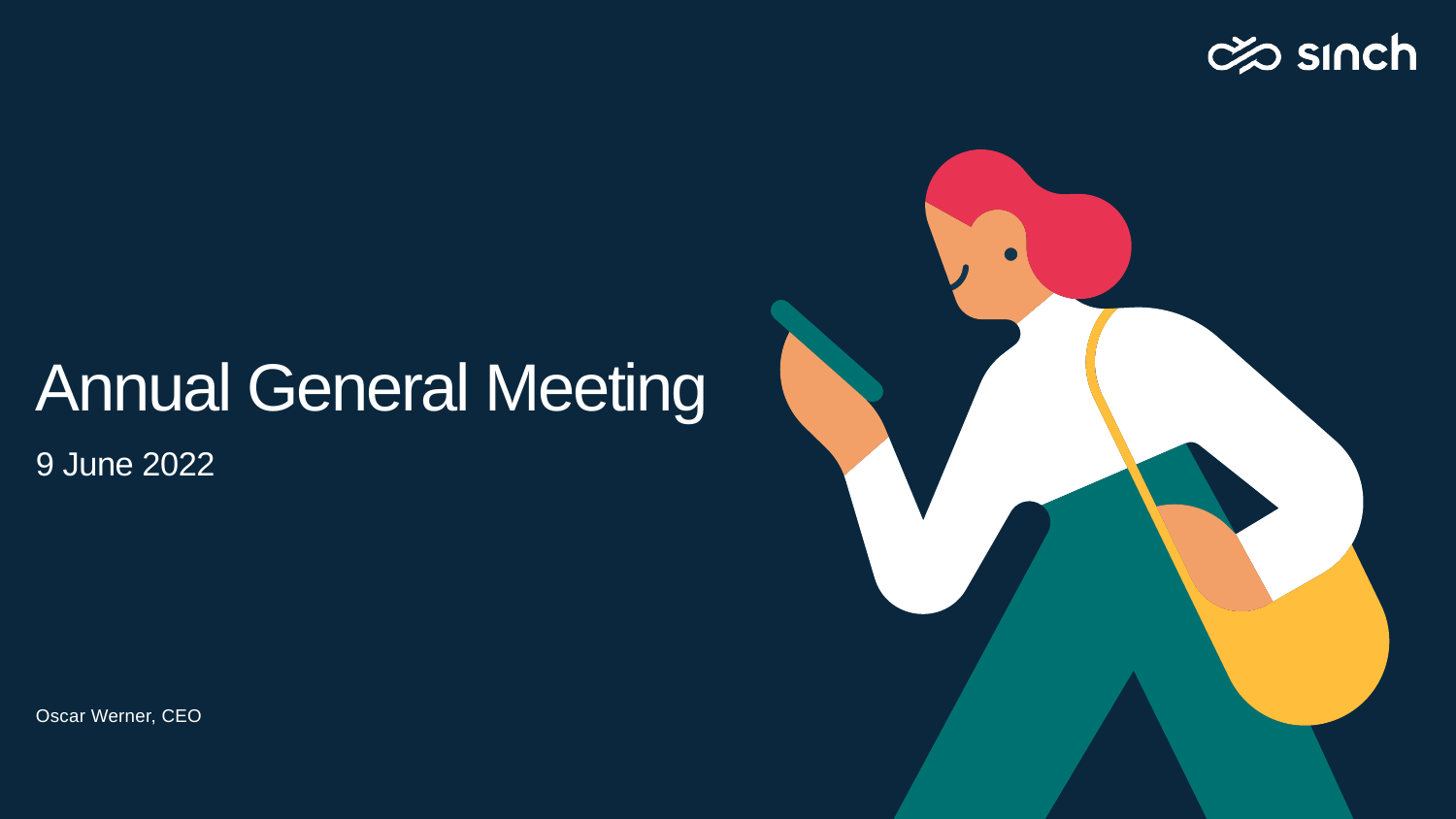SEK 19.4bn net sales in the past 12 months

> **Consumer** penetration



64 countries with local presence

SEK 37bn Market Cap

4,294 people

More than 600 billion engagements per year



Listed on NASDAQ in Stockholm, Sweden

SEK 1.8bn Adj. EBITDA in the past 12 months

> Serving 8 of the 10 largest U.S. tech companies

### a global leader in cloud communications and mobile customer engagement

USD market



Scalable cloud communications platform for messaging, email, voice and video



Growing, global, multi-billion 100% \$



\* Consolidated figures as of Q1 2022. Inteliquent, MessageMedia, Pathwire, Wavy and MessengerPeople consolidated less than 12 months.



Over 150,000 customers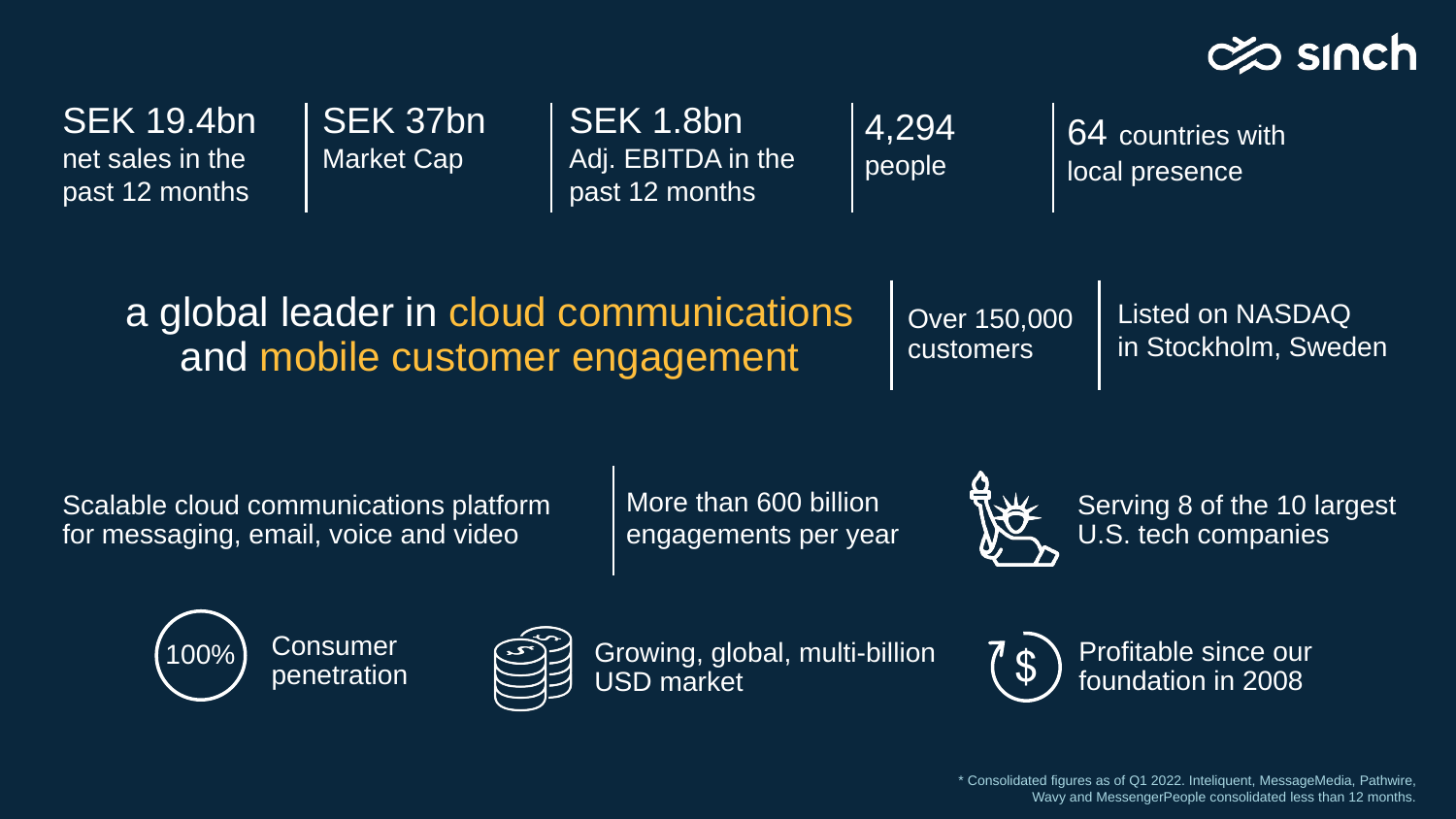### Strategic acquisitions





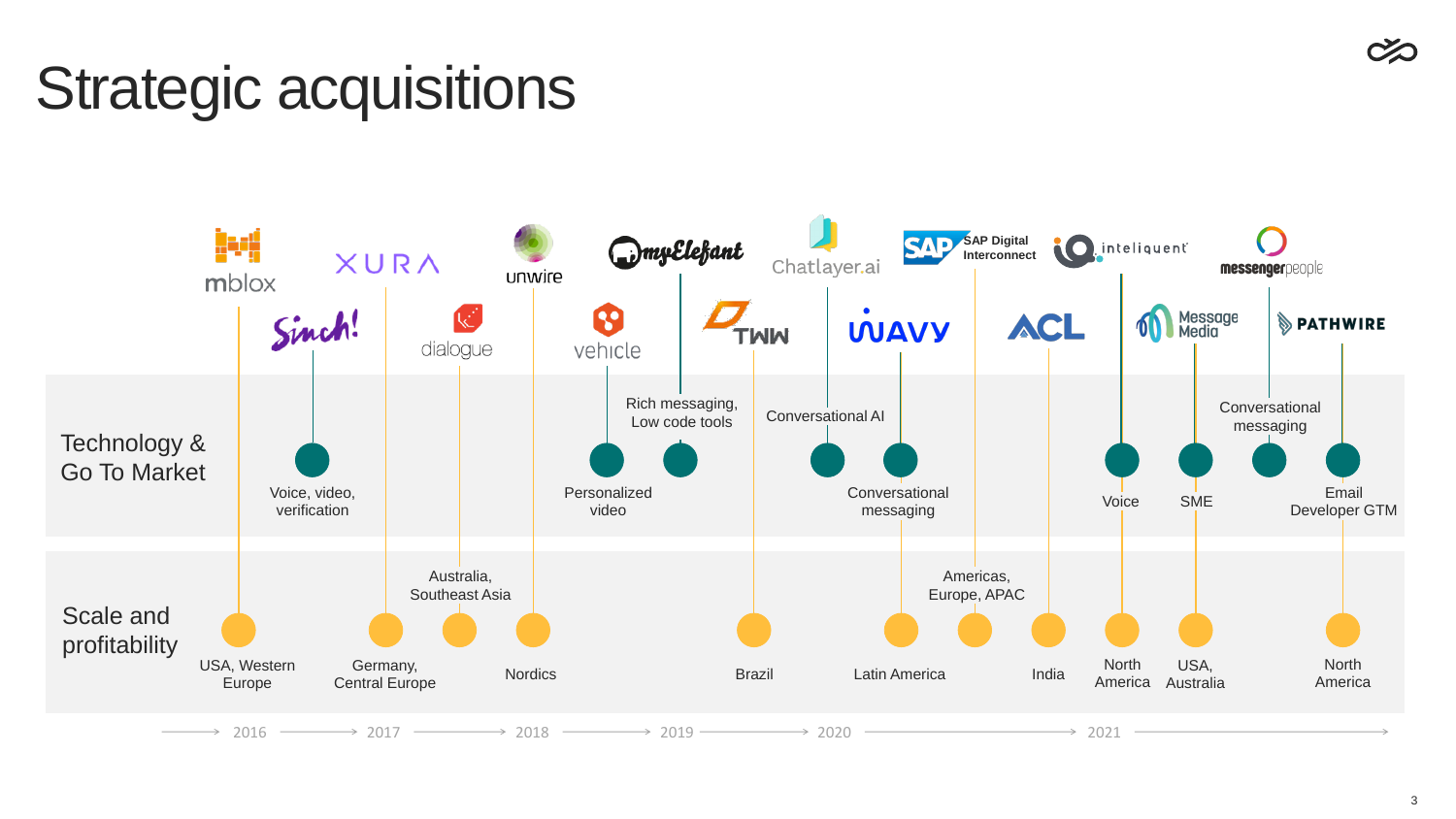4

## Transforming into a global leader



Source: Gartner (November 2021)

\* Gartner estimate based on launch in April 2021





Rising gross profit and broadened product mix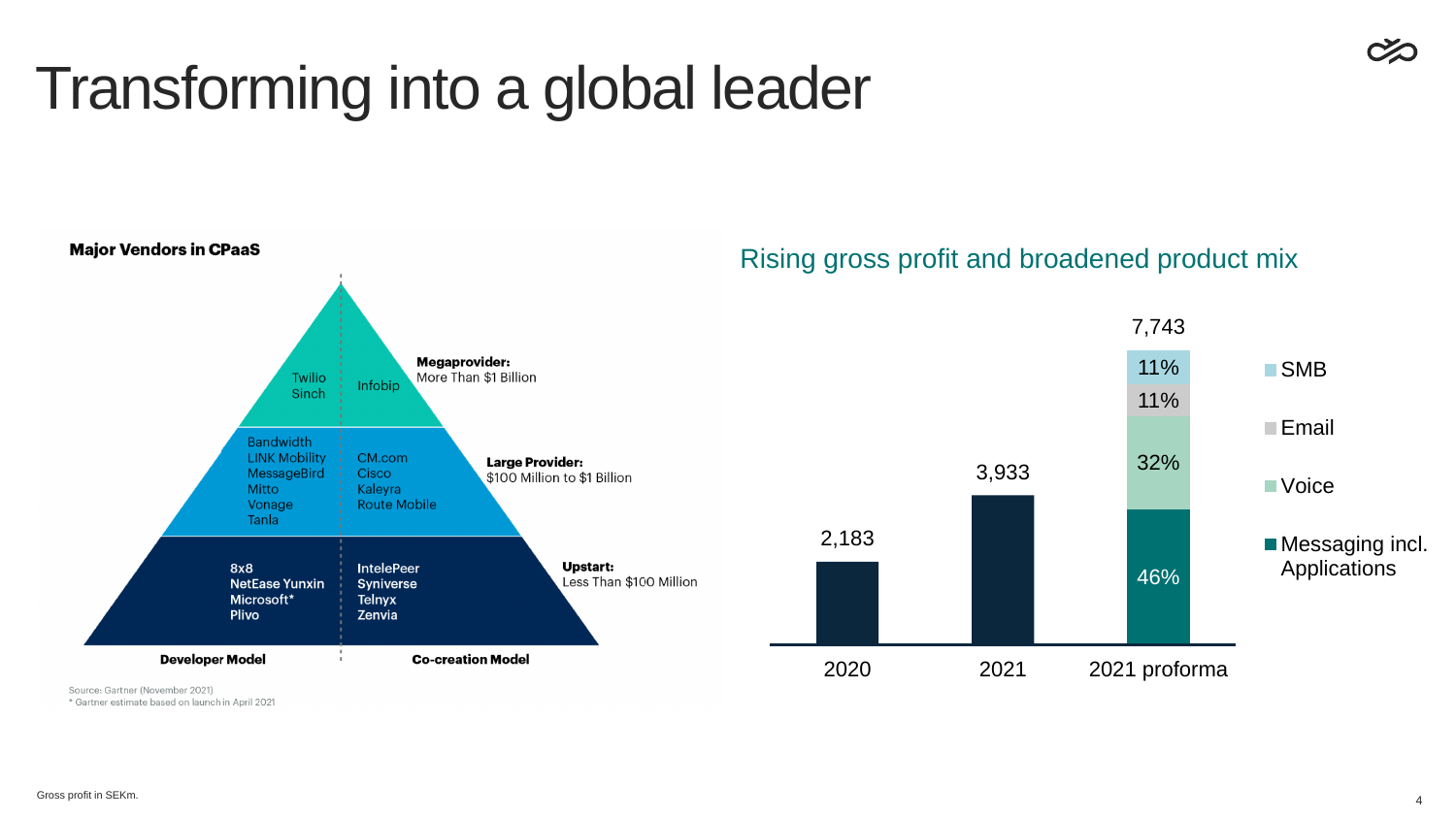### Addressable market estimated to USD 60 billion

Global trends fuelling growth

- Digitalization
- Customer experience as competitive edge
- Increased usage of cloud services
- New communications channels



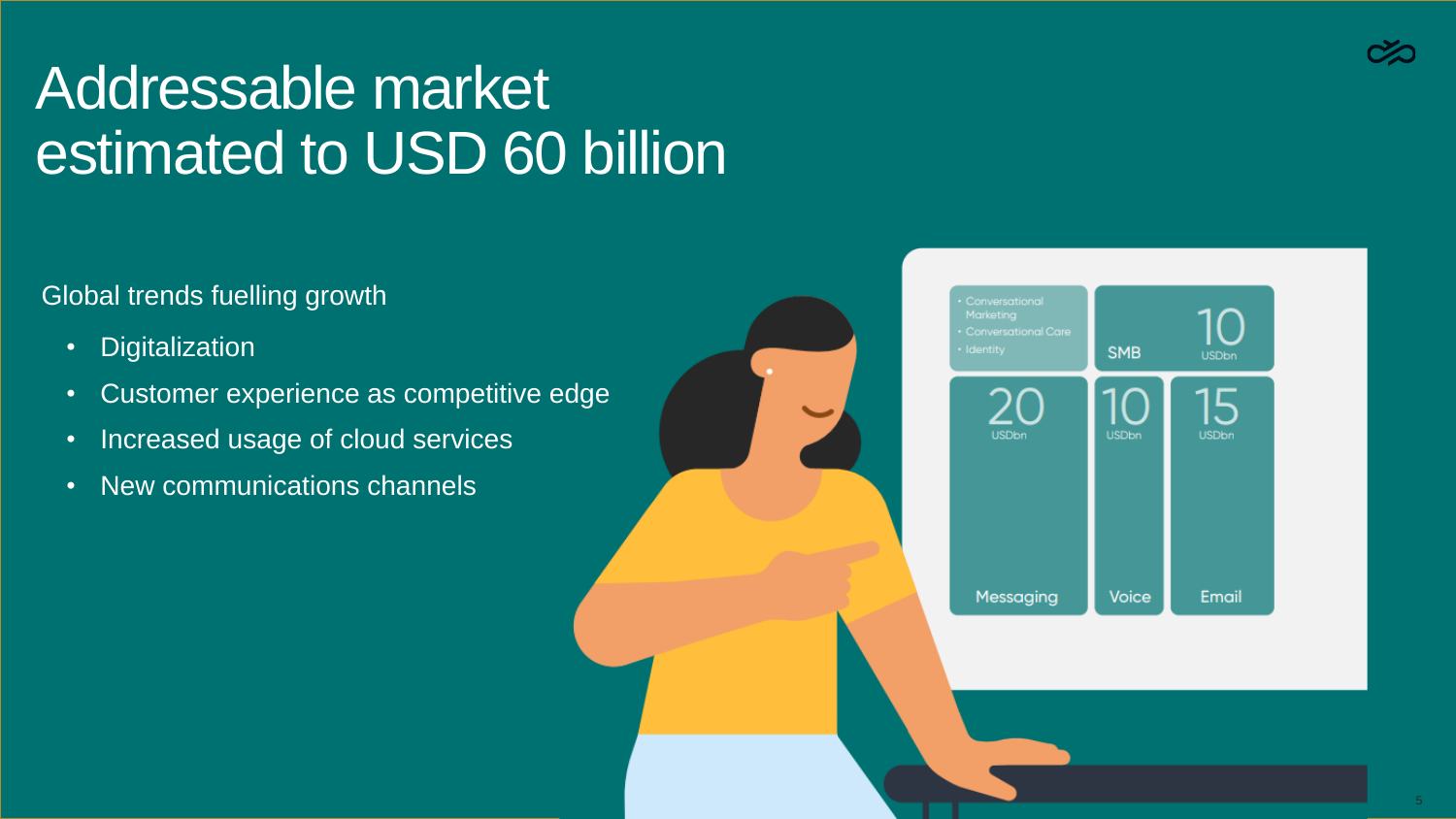### Two-pronged growth strategy



### Scale & Profitability



### Technology & Go To Market

Churn

Organic M&A



 $\pm$ 

#### Net expansion

#### New customers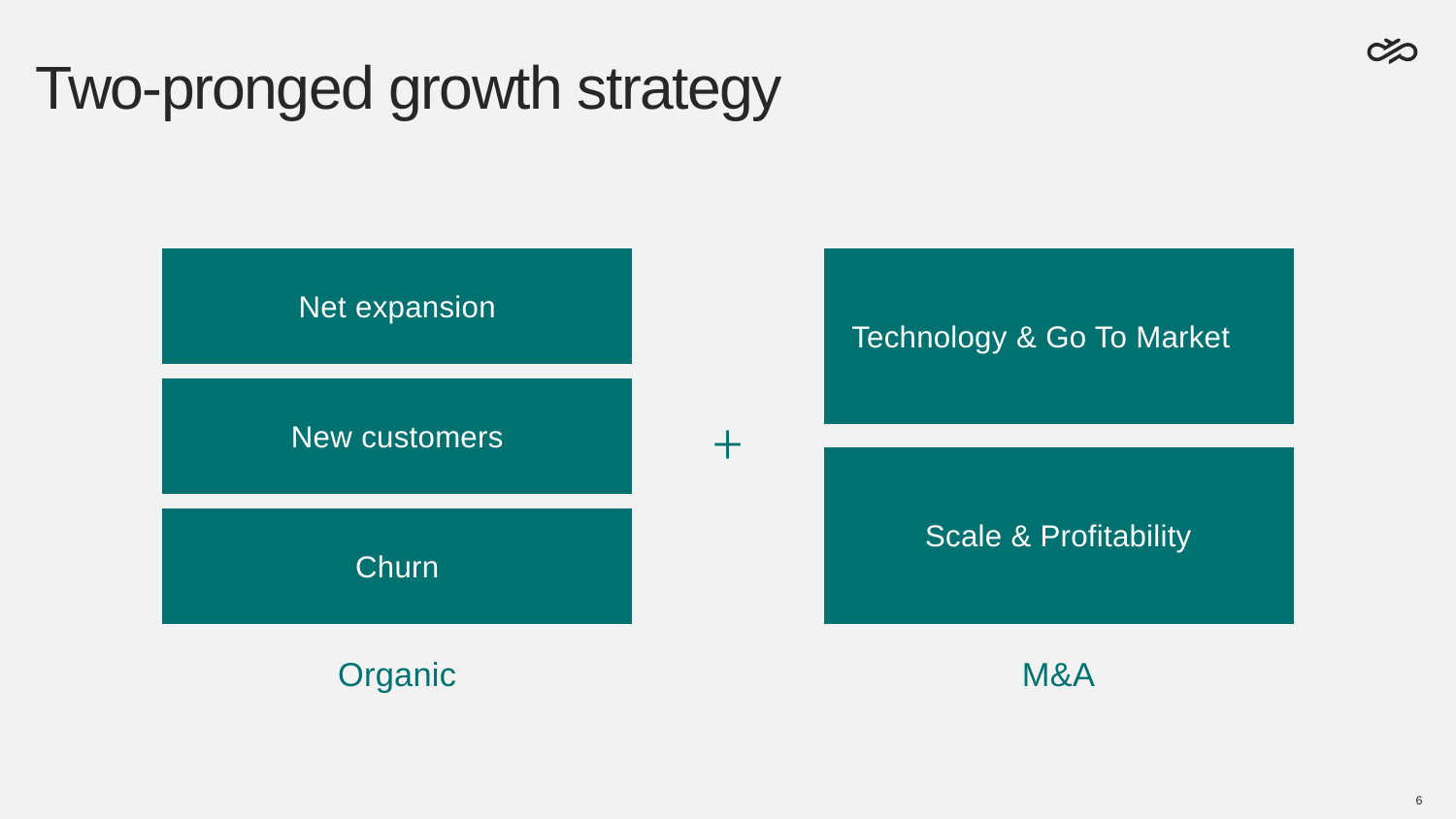### Conversation API

Reach your customers on the channels they know and love



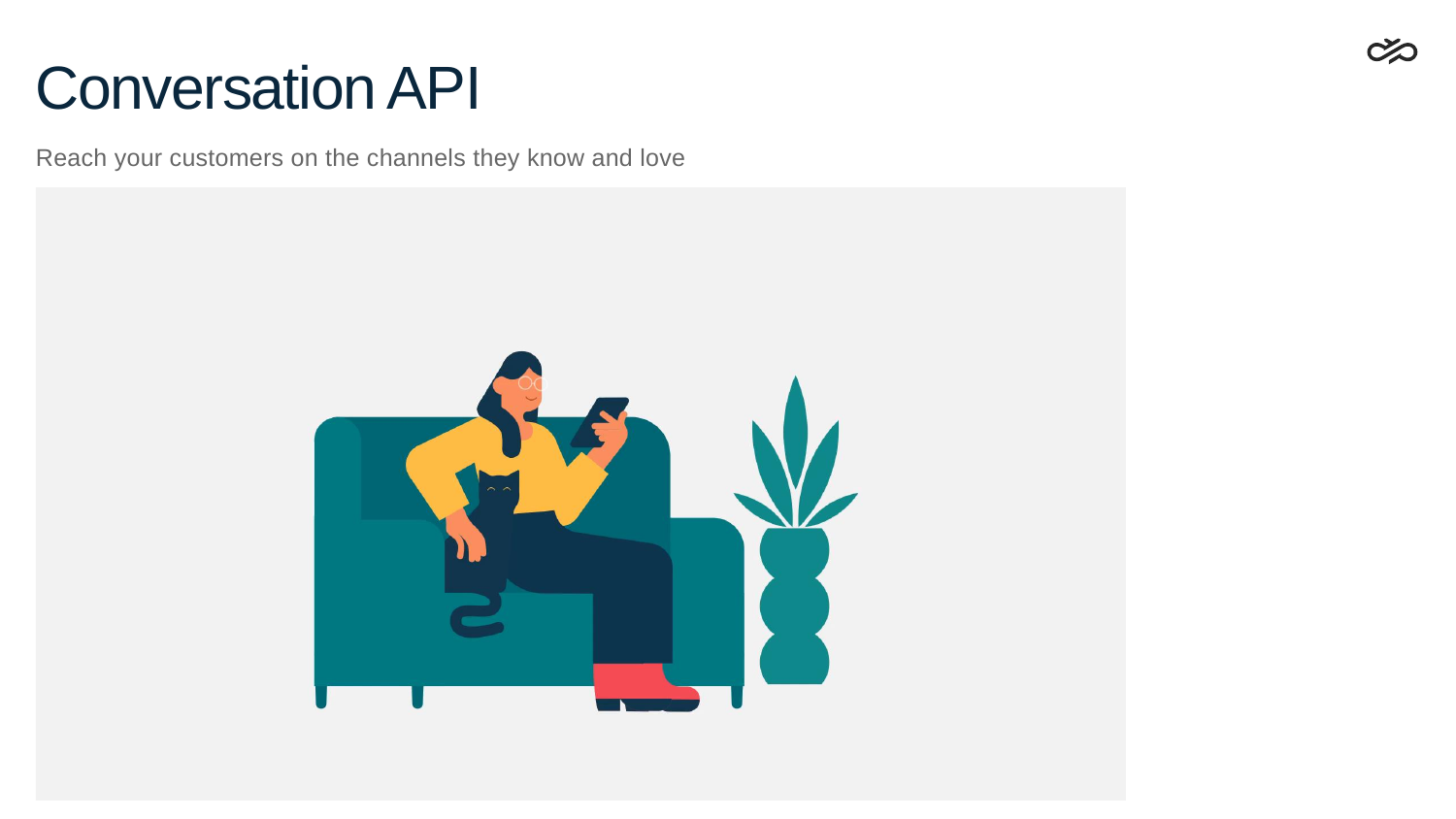8

### New operating model



| eveloper &<br><b>Email</b><br><b>President</b>             | <b>Applications</b><br><b>President</b>   | <b>SMB</b><br>President                                                                                 |
|------------------------------------------------------------|-------------------------------------------|---------------------------------------------------------------------------------------------------------|
| <b>Will Conway</b>                                         | <b>Eduardo Henrique</b>                   | <b>Paul Perrett</b>                                                                                     |
| 6 of proforma GP<br>% gross margin*<br>% GP growth in 2021 | Currently included in<br><b>Messaging</b> | 11% of proforma GP<br>$\bullet$<br>62% gross margin*<br>$\bullet$<br>28% GP growth in 2021<br>$\bullet$ |

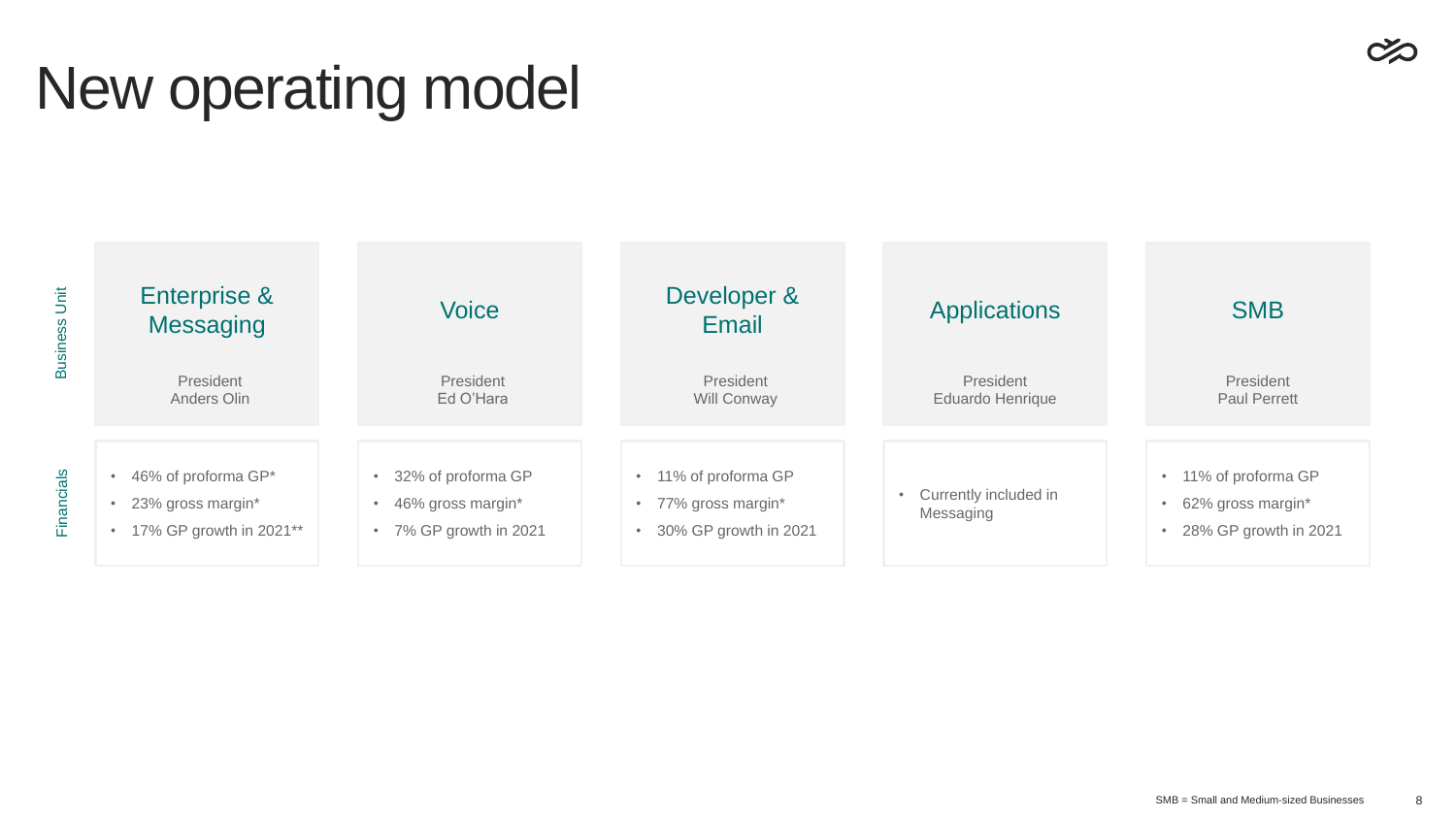- Equal opportunity for all
- Diversity
- Health and wellbeing

#### Responsible business

- Anti-corruption
- Data protection and information security
- Ethical responsibility and legal compliance
- Responsible supply chain

#### Social responsibility

#### Environmental responsibility

Climate impact of the business







Sinch's innovative solutions enable companies to manage their **economic**, **social** and **environmental** challenges and opportunities

## Sustainability focus areas



**13 GLIMATE** 

ENR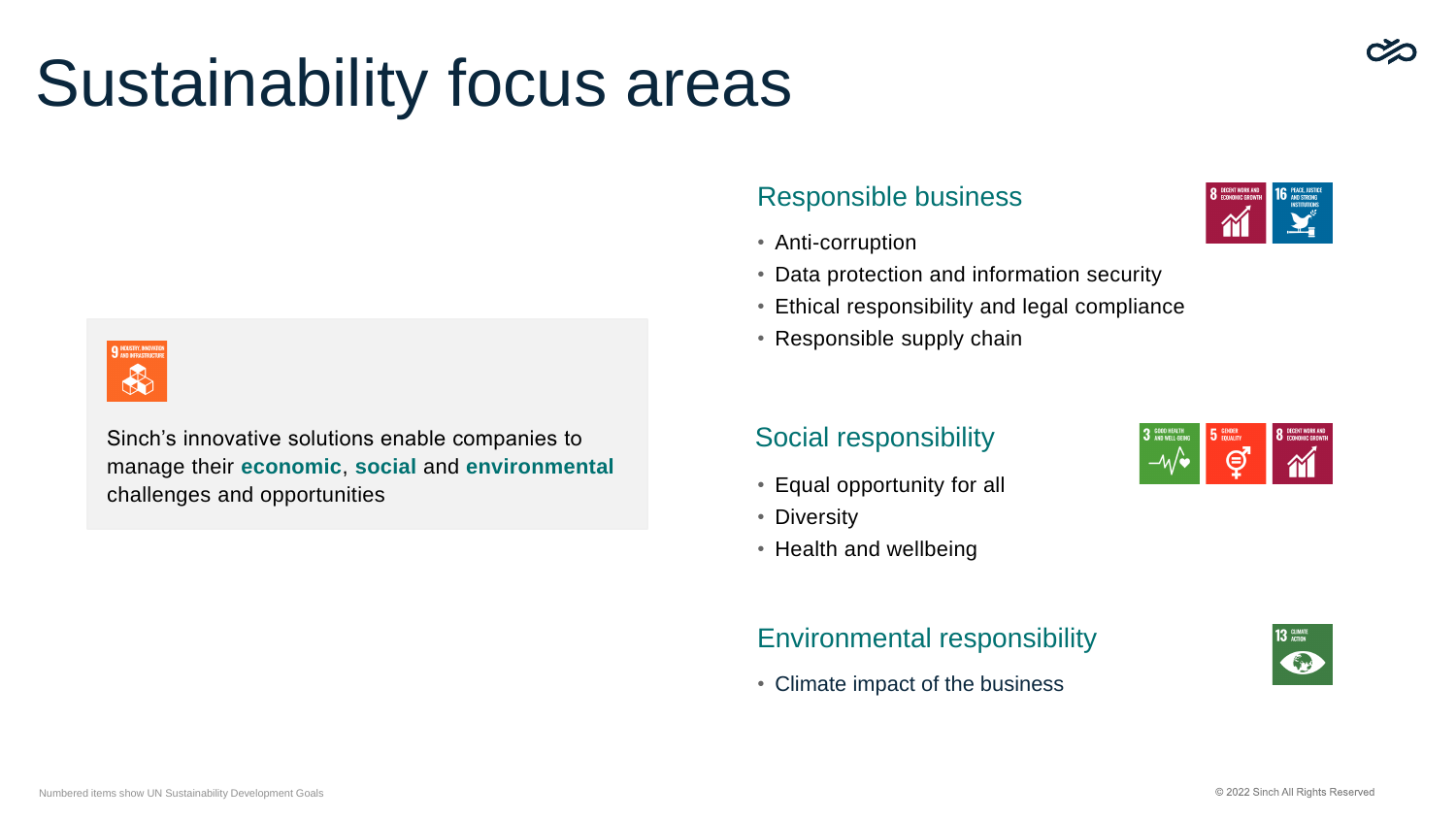### Focus areas for 2022

- Implement new operating model
	- **Five Business Units**, each with world-leading product offer
	- Go-to-market capabilities towards **Enterprise**, **Developers** as well as **SMB**s
	- **Full P&L responsibility** for Business Units
- Leverage the benefits of the new strengthened Sinch
	- Pursue **cross-sales opportunities** of messaging, voice and email products
	- Seek **economies of scale** through shared platforms
- Improve profitability and cash flow
	- Get back to gross profit **growth**
	- Adjust **costs to align with gross profit** development in BUs and group functions over time
	- Increased focus on **cash flow** and **working capital**



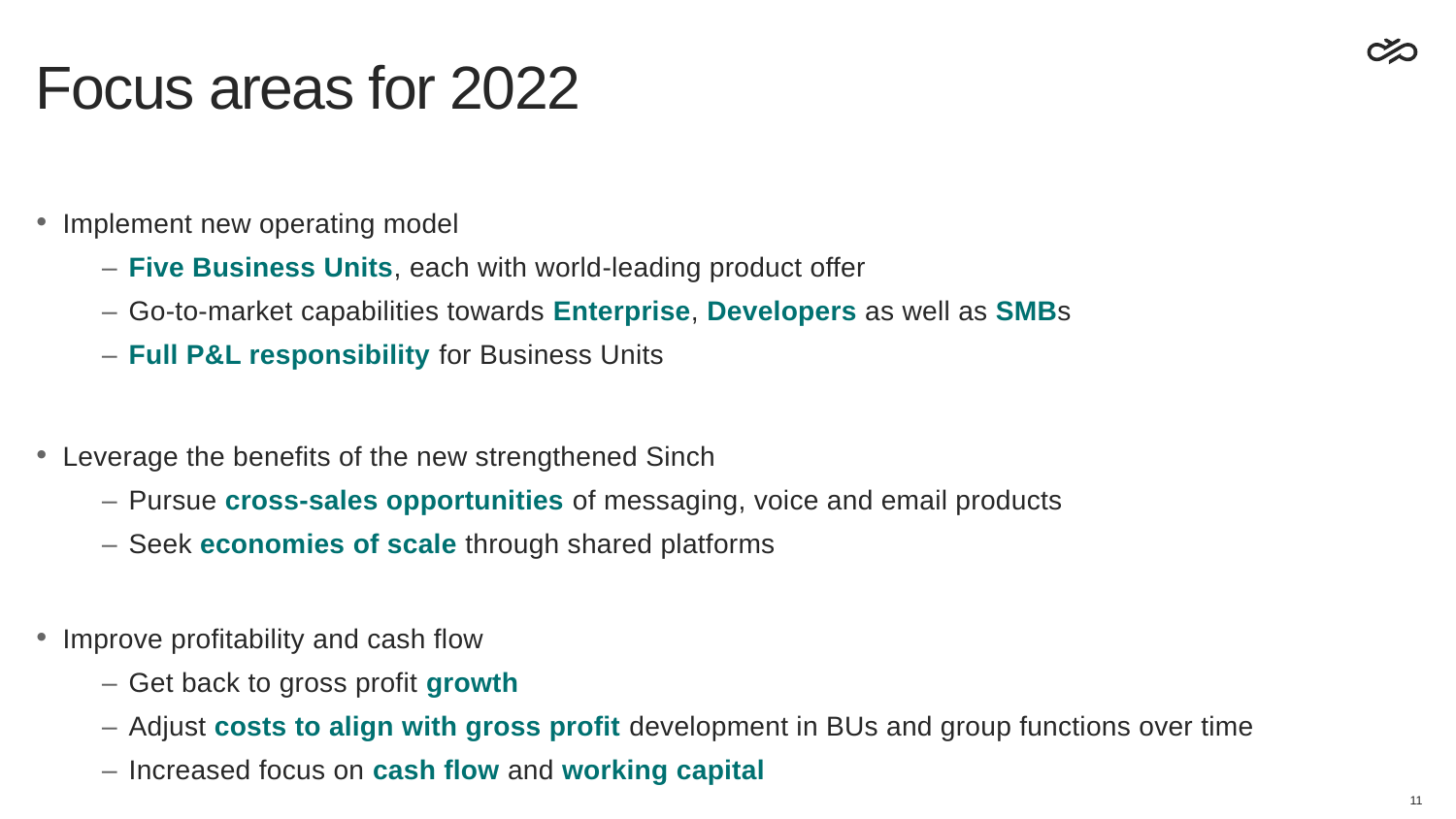



### Financial targets

#### Targets:

- Adjusted EBITDA per share to grow 20% per year
- Net debt < 3.5x adjusted EBITDA over time

- Adjusted EBITDA per share grew 36% in Q1 22, measured on a rolling 12 month basis
- Proforma Net debt/EBITDA of 3.1x excl. IFRS 16-related leases









#### Performance:

### Adjusted EBITDA per share, rolling 12 months